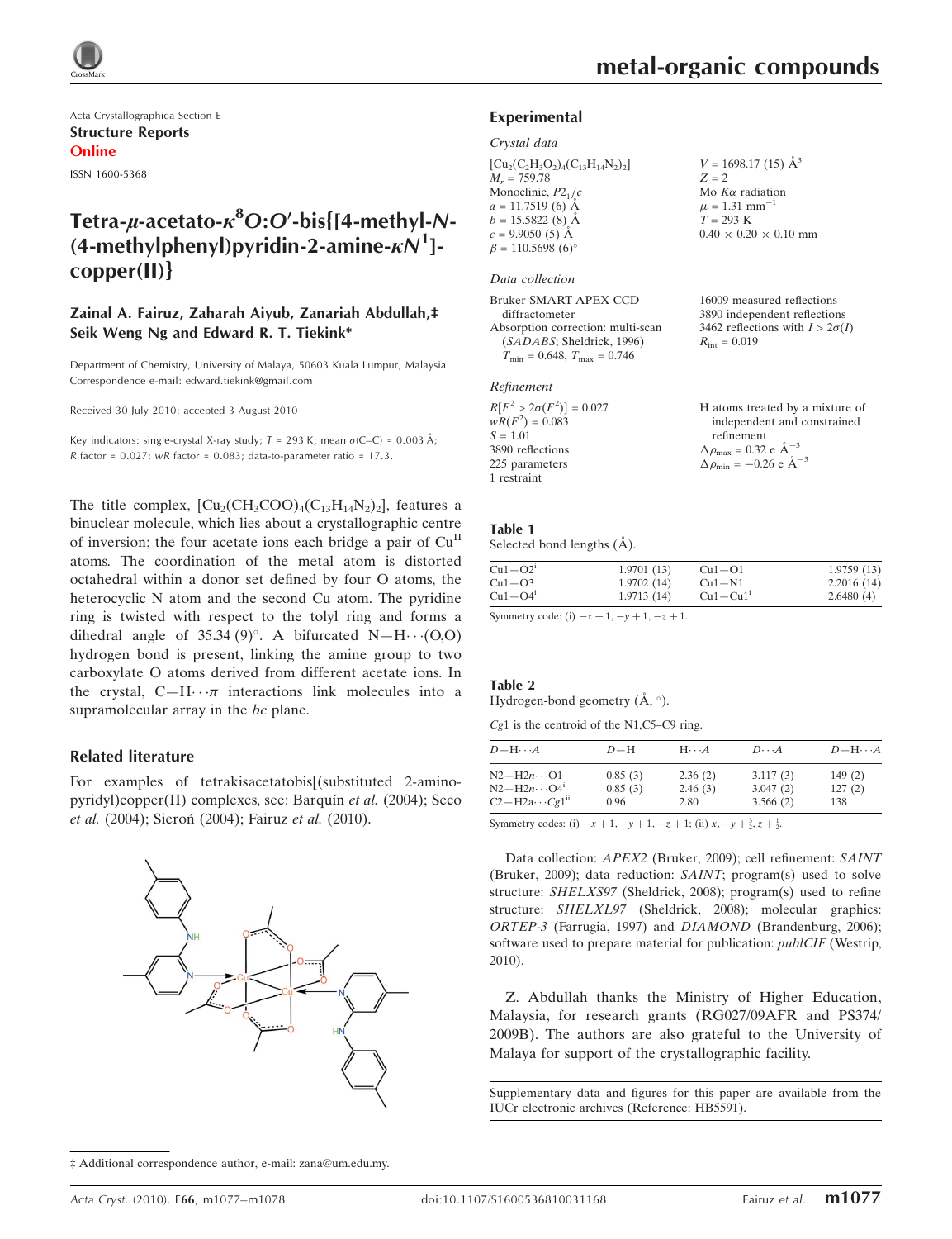#### References

Barquín, M., González Garmendia, M. J., Pacheco, S., Pinilla, E., Quintela, S., [Seco, J. M. & Torres, M. R. \(2004\).](https://scripts.iucr.org/cgi-bin/cr.cgi?rm=pdfbb&cnor=hb5591&bbid=BB1) *Inorg. Chim. Acta*, **357**, 3230–3236.

Brandenburg, K. (2006). DIAMOND[. Crystal Impact GbR, Bonn, Germany.](https://scripts.iucr.org/cgi-bin/cr.cgi?rm=pdfbb&cnor=hb5591&bbid=BB2) Bruker (2009). APEX2 and SAINT[. Bruker AXS Inc., Madison, Wisconsin,](https://scripts.iucr.org/cgi-bin/cr.cgi?rm=pdfbb&cnor=hb5591&bbid=BB3) [USA.](https://scripts.iucr.org/cgi-bin/cr.cgi?rm=pdfbb&cnor=hb5591&bbid=BB3)

[Fairuz, Z. A., Aiyub, Z., Abdullah, Z., Ng, S. W. & Tiekink, E. R. T. \(2010\).](https://scripts.iucr.org/cgi-bin/cr.cgi?rm=pdfbb&cnor=hb5591&bbid=BB4) Acta Cryst. E66[, m1049–m1050.](https://scripts.iucr.org/cgi-bin/cr.cgi?rm=pdfbb&cnor=hb5591&bbid=BB4)

[Farrugia, L. J. \(1997\).](https://scripts.iucr.org/cgi-bin/cr.cgi?rm=pdfbb&cnor=hb5591&bbid=BB5) J. Appl. Cryst. 30, 565.

Seco, J. M., González Garmendia, M. J., Pinilla, E. & Torres, M. R. (2004). [Polyhedron](https://scripts.iucr.org/cgi-bin/cr.cgi?rm=pdfbb&cnor=hb5591&bbid=BB6), 21, 457–464.

Sheldrick, G. M. (1996). SADABS. University of Göttingen, Germany.

[Sheldrick, G. M. \(2008\).](https://scripts.iucr.org/cgi-bin/cr.cgi?rm=pdfbb&cnor=hb5591&bbid=BB8) Acta Cryst. A64, 112–122.

Sieron, L. (2004). Acta Cryst. E60, m577-m578.

[Westrip, S. P. \(2010\).](https://scripts.iucr.org/cgi-bin/cr.cgi?rm=pdfbb&cnor=hb5591&bbid=BB10) J. Appl. Cryst. 43, 920–925.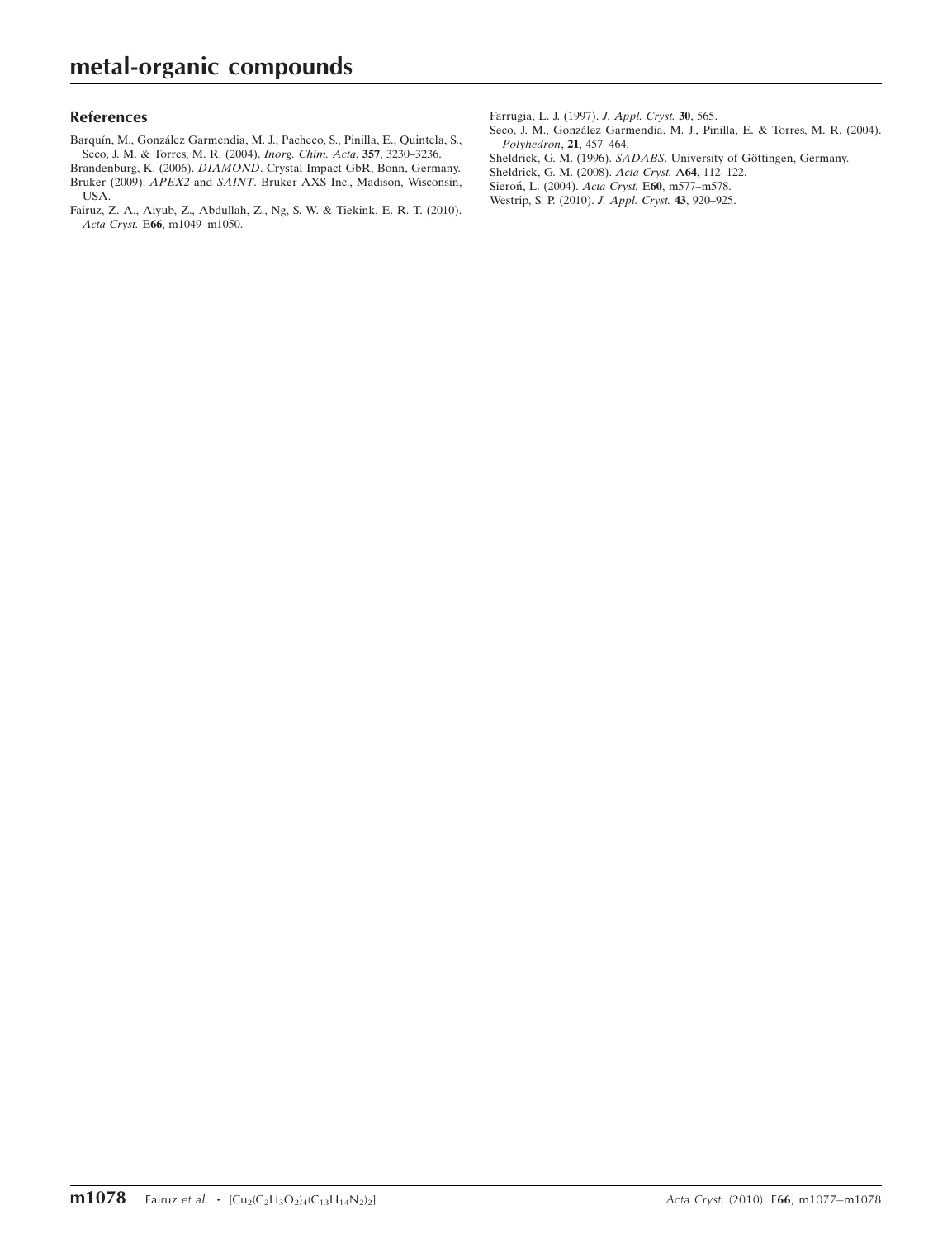# **supporting information**

*Acta Cryst.* (2010). E**66**, m1077–m1078 [https://doi.org/10.1107/S1600536810031168]

**Tetra-***µ***-acetato-***κ***<sup>8</sup>** *O***:***O***′-bis{[4-methyl-***N***-(4-methylphenyl)pyridin-2-amine***κN***<sup>1</sup> ]copper(II)}**

### **Zainal A. Fairuz, Zaharah Aiyub, Zanariah Abdullah, Seik Weng Ng and Edward R. T. Tiekink**

### **S1. Comment**

In connection with on-going studies into the structural characterization of tetrakisacetatobis[(substituted 2-aminopyridyl) copper] complexes, see: Barquín *et al.*, 2004; Seco *et al.*, 2004; Sieroń, 2004; Fairuz *et al.*, 2010), the binuclear title complex, (I), was investigated.

The binuclear copper(II) complex, Fig. 1, is situated about a centre of inversion and features two  $Cu<sup>II</sup>$  atoms bridged by four acetate groups. The Cu–O bond distances lie in a narrow range, *i.e.* 1.9701 (13) to 1.9759 (13) Å, Table 1. The distorted octahedral coordination environment for the Cu atom is completed by a pyridine-N atom derived from the 4 methyl-*N*-*p*-tolylpyridin-2-amine ligand and the second Cu atom [Cu···Cui = 2.6480 (4) Å for *i*: 1 - *x*, 1 - *y*, 1 - *z*]. Two intramolecular N1–H···O interactions are noted in which the amine-H spans carboxylate-O atoms derived from different ligands, Table 2. The dihedral angle formed between the pyridine and benzene rings of 35.34 (9) ° indicates the *N*heterocycle is non-planar. The major twist in the molecule occurs around the amine group as seen in the value of the C9– N2–C11–C12 torsion angle of -27.2 (3) °. In the crystal packing, contacts of the type C–H···*π* occur between methyl-H and pyridine rings, Table 2, and lead to the formation of supramolecular arrays in the *bc* plane, Fig. 2. Layers thus formed stack along the *a* axis, Fig. 3.

### **S2. Experimental**

Copper acetate (0.1 g, 0.5 mmol) dissolved in acetonitrile (15 ml) was added to a mixture of 4-methyl-*N*-*p*-tolylpyridin-2 amine (0.2183 g, 1.1 mmol) and trimethyl orthoformate (10 ml). The mixture was heated at 323 K, the green precipitate was collected and recrystallization from its acetonitrile solution yielded green prisms of (I).

### **S3. Refinement**

Carbon-bound H-atoms were placed in calculated positions (C—H 0.93 to 0.96 Å) and were included in the refinement in the riding model approximation, with *U*iso(H) set to 1.2 to 1.5*U*equiv(C). The N-bound H-atom was located in a difference Fourier map, and was refined with a distance restraint of N–H 0.86±0.01 Å; the *Uiso* value was freely refined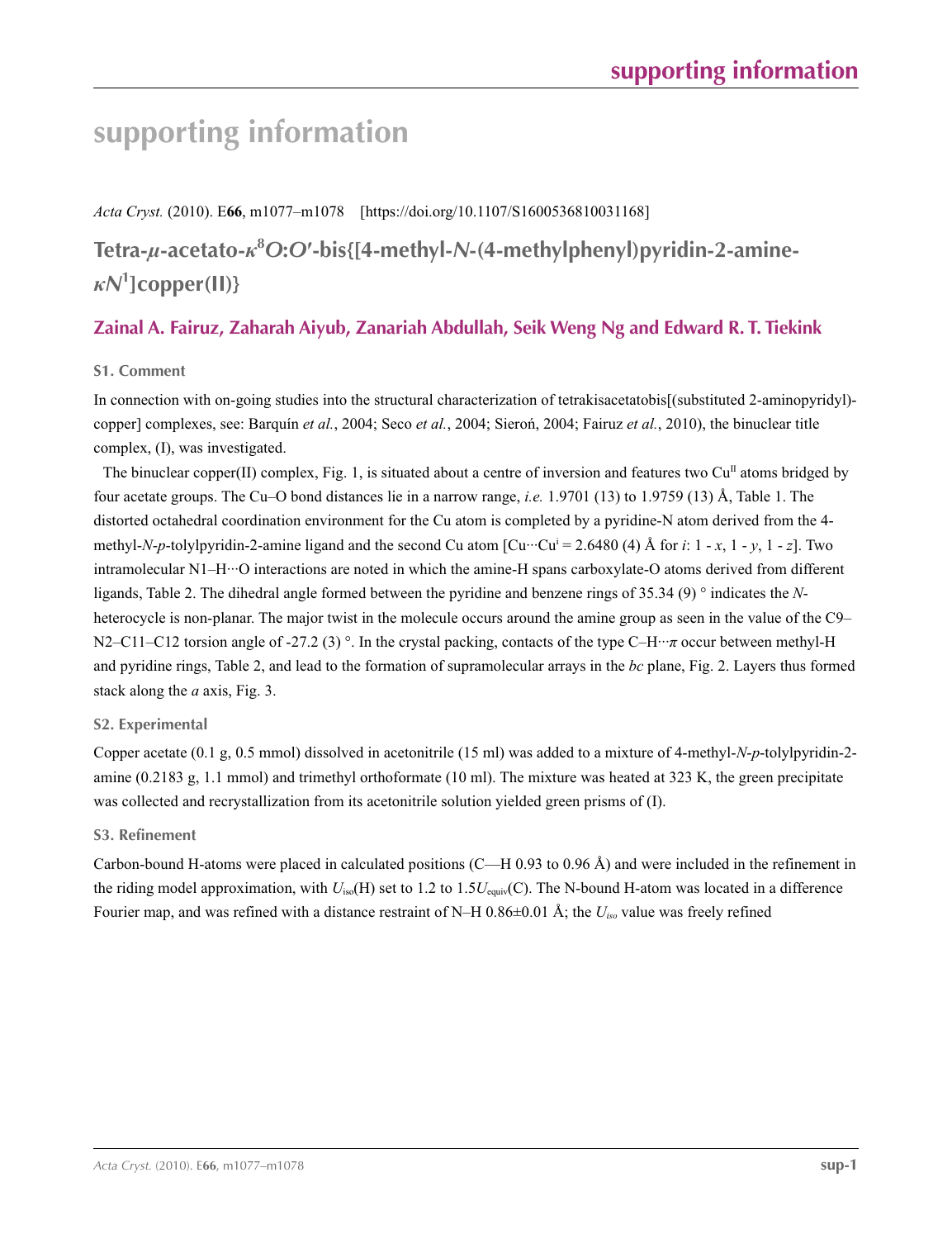

### **Figure 1**

The molecular structure of (I) showing displacement ellipsoids at the 50% probability level. Symmetry code: (i) 1 - *x*, 1 *y*, 1 - *z*.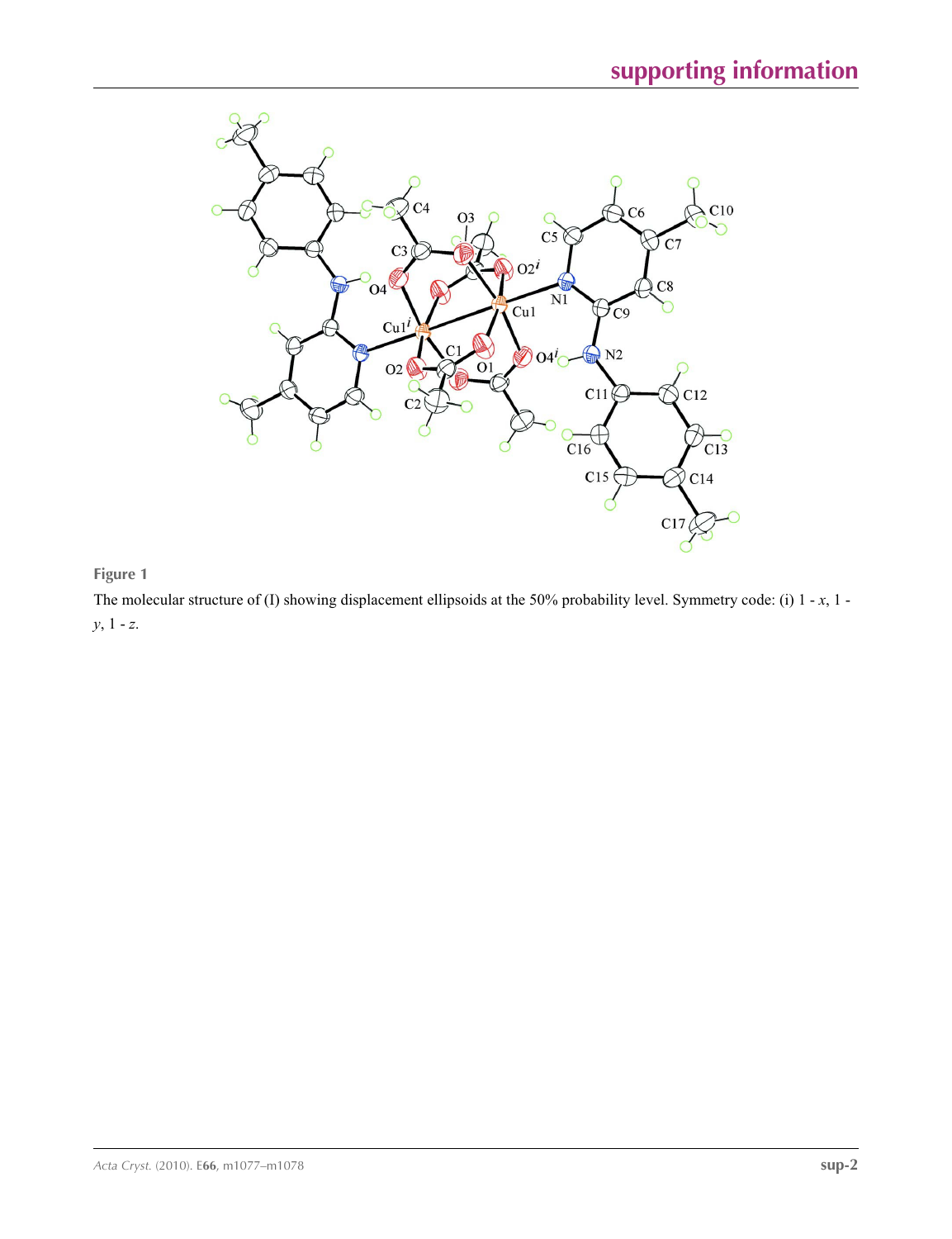

### **Figure 2**

Supramolecular arrays in the *bc* plane in (I) mediated by C–H···*π* interactions shown as purple dashed lines.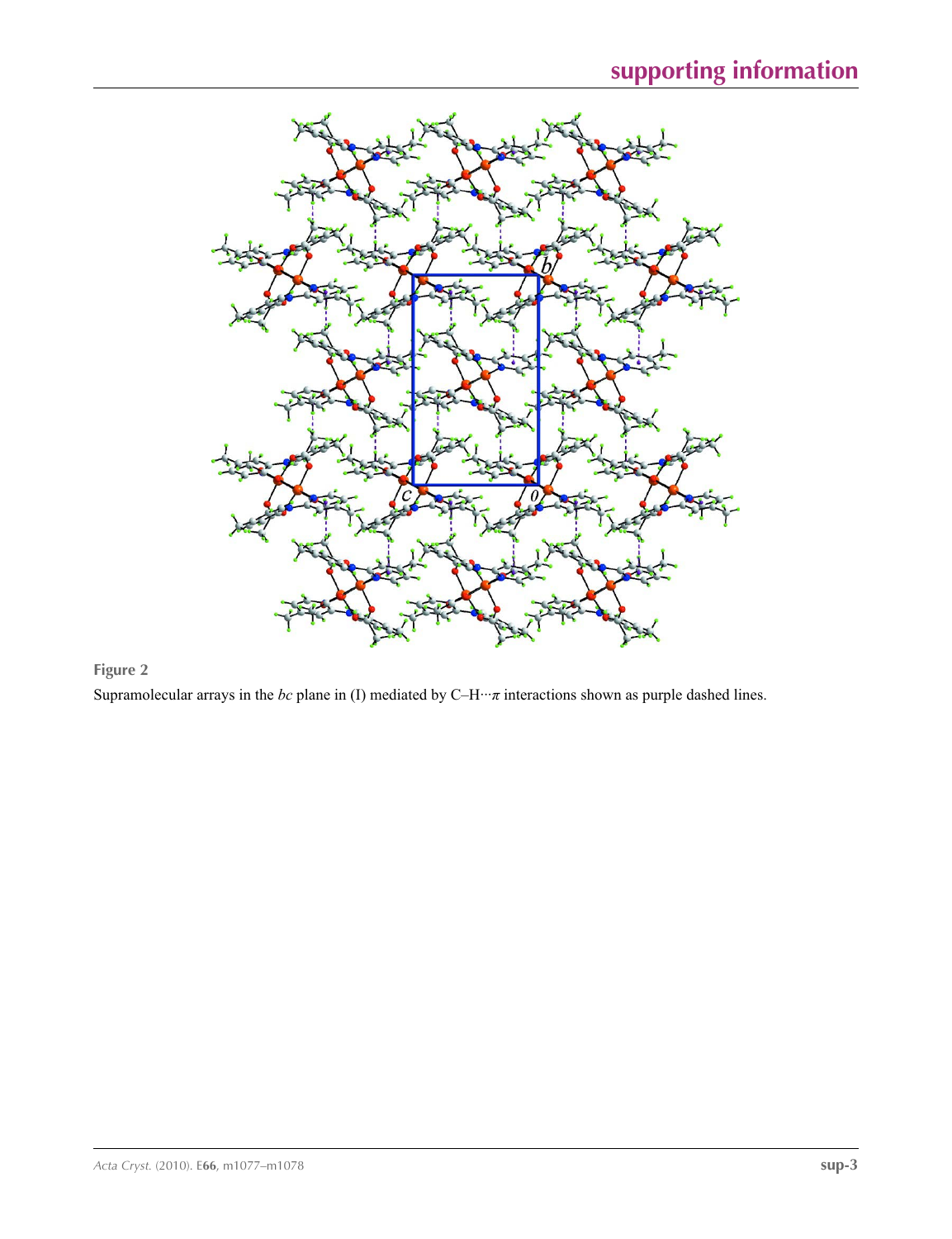

### **Figure 3**

Unit-cell contents shown in projection down the *c* axis in (I) showing the stacking of layers along *a*. The C–H···*π* contacts are shown as purple dashed lines.

**Tetra-***µ***-acetato-***κ***<sup>8</sup>** *O***:***O***′-bis{[4-methyl-***N***-(4- methylphenyl)pyridin-2-amine-***κN***<sup>1</sup> ]copper(II)}** 

### *Crystal data*

| $[Cu_2(C_2H_3O_2)_4(C_{13}H_{14}N_2)_2]$<br>$M_r = 759.78$<br>Monoclinic, $P2_1/c$<br>Hall symbol: -P 2ybc<br>$a = 11.7519(6)$ Å<br>$b = 15.5822(8)$ Å<br>$c = 9.9050(5)$ Å<br>$\beta$ = 110.5698 (6) <sup>o</sup><br>$V = 1698.17(15)$ Å <sup>3</sup><br>$Z=2$ | $F(000) = 788$<br>$D_x = 1.486$ Mg m <sup>-3</sup><br>Mo Ka radiation, $\lambda = 0.71073$ Å<br>Cell parameters from 8249 reflections<br>$\theta$ = 4.3–28.2°<br>$\mu = 1.31$ mm <sup>-1</sup><br>$T = 293 \text{ K}$<br>Prism, green<br>$0.40 \times 0.20 \times 0.10$ mm |
|-----------------------------------------------------------------------------------------------------------------------------------------------------------------------------------------------------------------------------------------------------------------|----------------------------------------------------------------------------------------------------------------------------------------------------------------------------------------------------------------------------------------------------------------------------|
| Data collection                                                                                                                                                                                                                                                 |                                                                                                                                                                                                                                                                            |
| Bruker SMART APEX CCD<br>diffractometer<br>Radiation source: fine-focus sealed tube<br>Graphite monochromator<br>$\omega$ scan                                                                                                                                  | Absorption correction: multi-scan<br>( <i>SADABS</i> ; Sheldrick, 1996)<br>$T_{\min}$ = 0.648, $T_{\max}$ = 0.746<br>16009 measured reflections<br>3890 independent reflections<br>3462 reflections with $I > 2\sigma(I)$                                                  |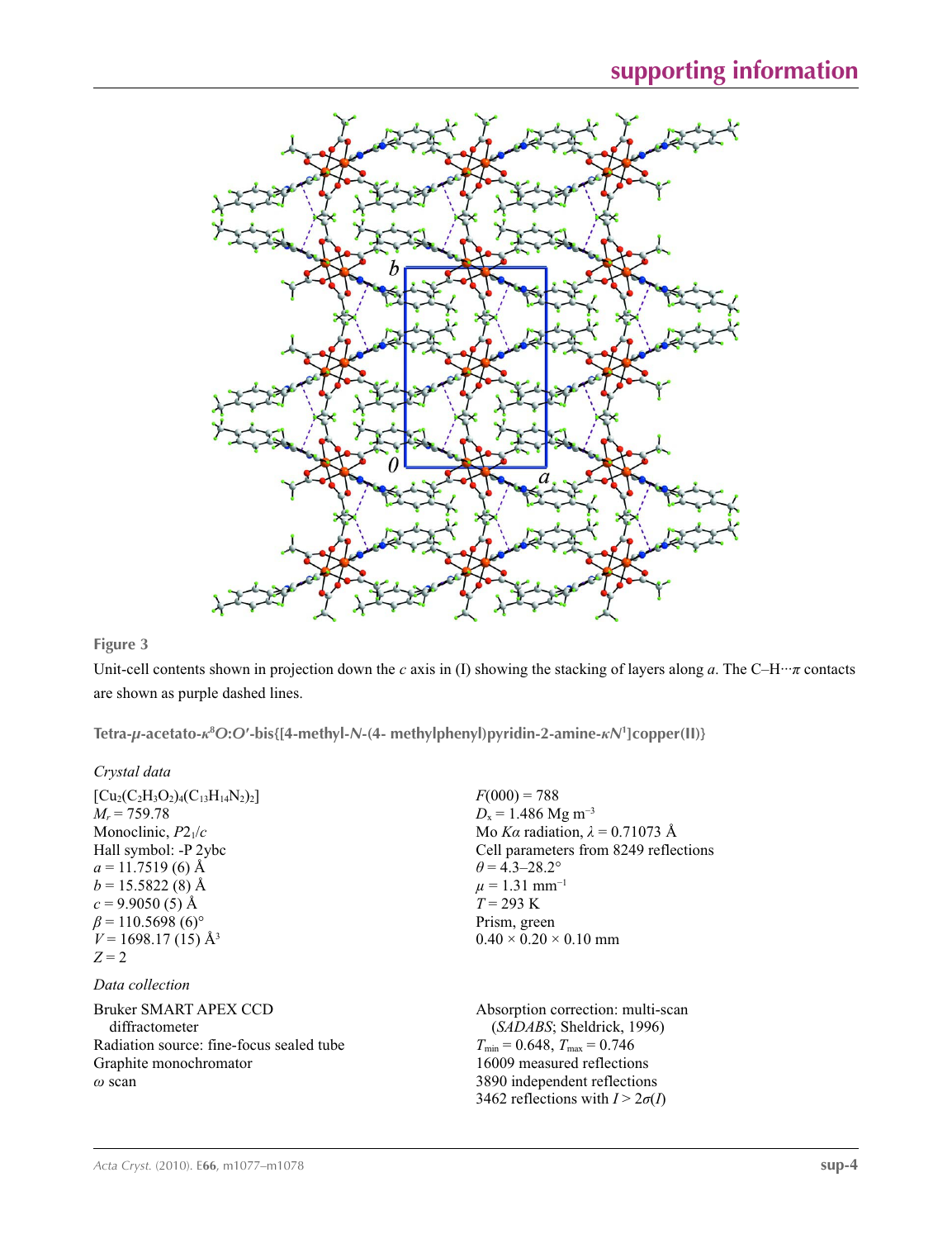| $R_{\rm int} = 0.019$                                                   | $k = -20 \rightarrow 19$ |
|-------------------------------------------------------------------------|--------------------------|
| $\theta_{\text{max}} = 27.5^{\circ}, \theta_{\text{min}} = 1.9^{\circ}$ | $l = -12 \rightarrow 12$ |
| $h = -14 \rightarrow 15$                                                |                          |

| кеппетепи                                       |                                                    |
|-------------------------------------------------|----------------------------------------------------|
| Refinement on $F^2$                             | Secondary atom site location: difference Fourier   |
| Least-squares matrix: full                      | map                                                |
| $R[F^2 > 2\sigma(F^2)] = 0.027$                 | Hydrogen site location: inferred from              |
| $wR(F^2) = 0.083$                               | neighbouring sites                                 |
| $S = 1.01$                                      | H atoms treated by a mixture of independent        |
| 3890 reflections                                | and constrained refinement                         |
| 225 parameters                                  | $w = 1/[\sigma^2(F_0^2) + (0.0493P)^2 + 0.7683P]$  |
| 1 restraint                                     | where $P = (F_o^2 + 2F_s^2)/3$                     |
| Primary atom site location: structure-invariant | $(\Delta/\sigma)_{\text{max}} = 0.001$             |
| direct methods                                  | $\Delta\rho_{\text{max}} = 0.32$ e Å <sup>-3</sup> |
|                                                 | $\Delta\rho_{\rm min} = -0.26$ e Å <sup>-3</sup>   |

#### *Special details*

*Refinement*

**Geometry**. All e.s.d.'s (except the e.s.d. in the dihedral angle between two l.s. planes) are estimated using the full covariance matrix. The cell e.s.d.'s are taken into account individually in the estimation of e.s.d.'s in distances, angles and torsion angles; correlations between e.s.d.'s in cell parameters are only used when they are defined by crystal symmetry. An approximate (isotropic) treatment of cell e.s.d.'s is used for estimating e.s.d.'s involving l.s. planes.

**Refinement**. Refinement of  $F^2$  against ALL reflections. The weighted *R*-factor  $wR$  and goodness of fit *S* are based on  $F^2$ , conventional *R*-factors *R* are based on *F*, with *F* set to zero for negative  $F^2$ . The threshold expression of  $F^2 > \sigma(F^2)$  is used only for calculating *R*-factors(gt) *etc*. and is not relevant to the choice of reflections for refinement. *R*-factors based on *F*<sup>2</sup> are statistically about twice as large as those based on *F*, and *R*- factors based on ALL data will be even larger.

|                  | $\boldsymbol{x}$ | $\mathcal{Y}$ | $\boldsymbol{z}$ | $U_{\rm iso}*/U_{\rm eq}$ |  |
|------------------|------------------|---------------|------------------|---------------------------|--|
| Cu1              | 0.566326(17)     | 0.523188(13)  | 0.42225(2)       | 0.02759(8)                |  |
| N1               | 0.67899(13)      | 0.56104(9)    | 0.29545(15)      | 0.0288(3)                 |  |
| N2               | 0.83831(15)      | 0.60834(13)   | 0.48943(17)      | 0.0431(4)                 |  |
| H2n              | 0.7883(19)       | 0.6036(17)    | 0.533(3)         | $0.060(8)$ *              |  |
| O <sub>1</sub>   | 0.59163(14)      | 0.62952(9)    | 0.53779(16)      | 0.0456(3)                 |  |
| O <sub>2</sub>   | 0.47897(13)      | 0.59061(9)    | 0.66720(15)      | 0.0416(3)                 |  |
| O <sub>3</sub>   | 0.41276(12)      | 0.56868(10)   | 0.28515(15)      | 0.0449(3)                 |  |
| O4               | 0.30200(12)      | 0.52953(10)   | 0.41638(16)      | 0.0444(3)                 |  |
| C1               | 0.54512(15)      | 0.64284(11)   | 0.63233(19)      | 0.0319(4)                 |  |
| C <sub>2</sub>   | 0.5712(2)        | 0.72788(14)   | 0.7088(3)        | 0.0476(5)                 |  |
| H2A              | 0.6411           | 0.7535        | 0.6962           | $0.071*$                  |  |
| H2B              | 0.5870           | 0.7194        | 0.8098           | $0.071*$                  |  |
| H2C              | 0.5023           | 0.7651        | 0.6694           | $0.071*$                  |  |
| C <sub>3</sub>   | 0.31446(16)      | 0.56196(12)   | 0.30683(19)      | 0.0343(4)                 |  |
| C <sub>4</sub>   | 0.2011(2)        | 0.59515(18)   | 0.1922(3)        | 0.0570(6)                 |  |
| H <sub>4</sub> A | 0.1309           | 0.5714        | 0.2067           | $0.086*$                  |  |
| H4B              | 0.2013           | 0.5786        | 0.0989           | $0.086*$                  |  |
| H <sub>4</sub> C | 0.1989           | 0.6566        | 0.1979           | $0.086*$                  |  |
| C <sub>5</sub>   | 0.62691(17)      | 0.54835(13)   | 0.1533(2)        | 0.0376(4)                 |  |
| H <sub>5</sub>   | 0.5491           | 0.5250        | 0.1193           | $0.045*$                  |  |
| C6               | 0.68042(18)      | 0.56738(15)   | 0.0545(2)        | 0.0426(5)                 |  |
|                  |                  |               |                  |                           |  |

*Fractional atomic coordinates and isotropic or equivalent isotropic displacement parameters (Å<sup>2</sup>)*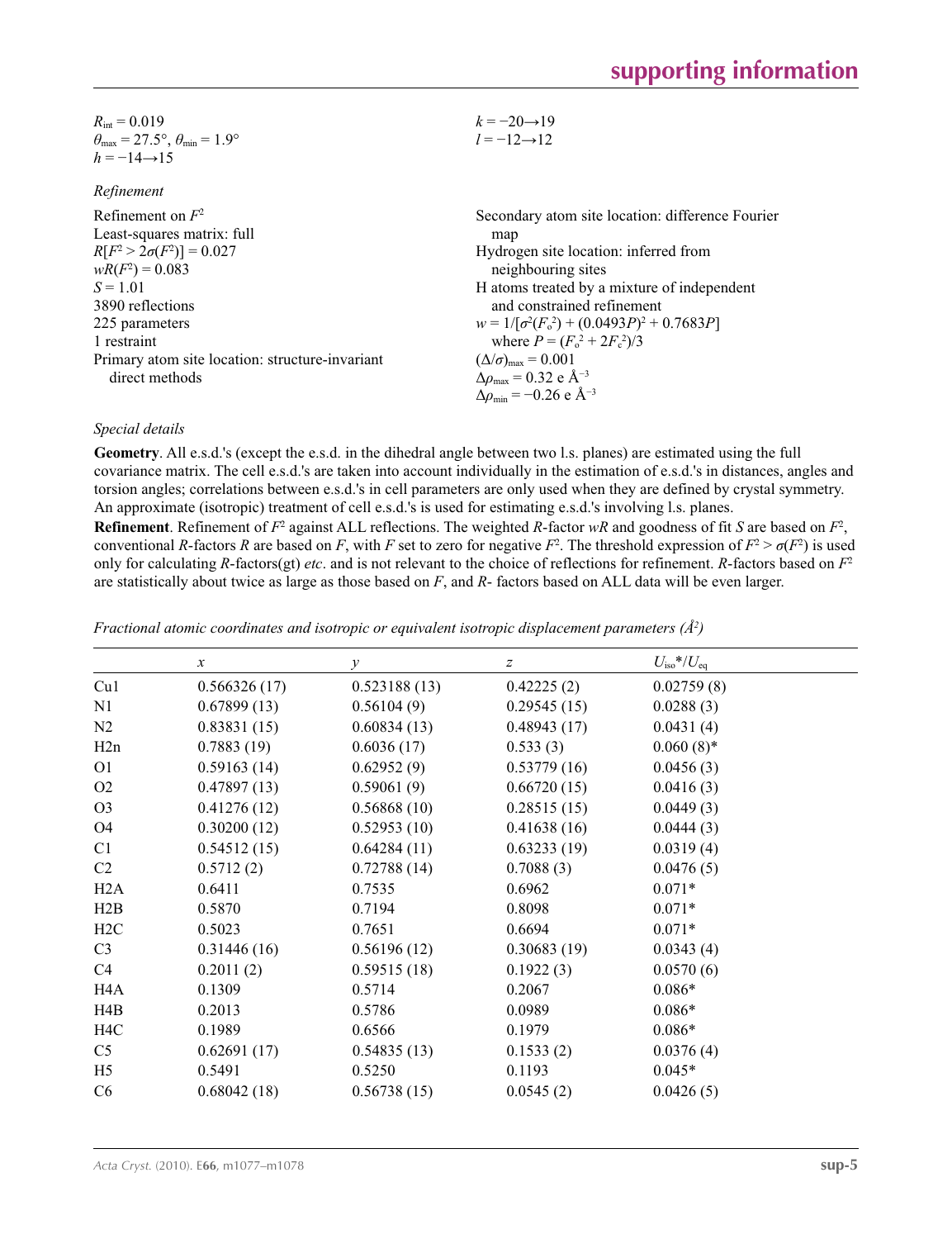| H <sub>6</sub>  | 0.6405      | 0.5564      | $-0.0431$    | $0.051*$  |
|-----------------|-------------|-------------|--------------|-----------|
| C7              | 0.79636(18) | 0.60370(13) | 0.1037(2)    | 0.0381(4) |
| C8              | 0.85144(16) | 0.61737(12) | 0.24918(19)  | 0.0342(4) |
| H8              | 0.9286      | 0.6417      | 0.2848       | $0.041*$  |
| C9              | 0.79178(15) | 0.59485(11) | 0.34396(18)  | 0.0287(3) |
| C10             | 0.8574(2)   | 0.6289(2)   | $-0.0006(2)$ | 0.0594(7) |
| H10A            | 0.9330      | 0.5986      | 0.0225       | $0.089*$  |
| H10B            | 0.8725      | 0.6895      | 0.0059       | $0.089*$  |
| H10C            | 0.8056      | 0.6146      | $-0.0969$    | $0.089*$  |
| C11             | 0.95658(16) | 0.62975(12) | 0.58042(17)  | 0.0313(4) |
| C12             | 1.06199(17) | 0.60942(12) | 0.5541(2)    | 0.0351(4) |
| H12             | 1.0573      | 0.5808      | 0.4700       | $0.042*$  |
| C13             | 1.17443(17) | 0.63203(13) | 0.6539(2)    | 0.0383(4) |
| H13             | 1.2441      | 0.6197      | 0.6335       | $0.046*$  |
| C <sub>14</sub> | 1.18612(17) | 0.67236(13) | 0.7825(2)    | 0.0391(4) |
| C15             | 1.07993(18) | 0.69041(14) | 0.8091(2)    | 0.0422(4) |
| H15             | 1.0848      | 0.7165      | 0.8954       | $0.051*$  |
| C16             | 0.96734(17) | 0.67014(14) | 0.7092(2)    | 0.0382(4) |
| H <sub>16</sub> | 0.8976      | 0.6838      | 0.7286       | $0.046*$  |
| C17             | 1.3088(2)   | 0.69482(19) | 0.8908(3)    | 0.0605(6) |
| H17A            | 1.3591      | 0.7183      | 0.8416       | $0.091*$  |
| H17B            | 1.3464      | 0.6441      | 0.9423       | $0.091*$  |
| H17C            | 1.2993      | 0.7364      | 0.9575       | $0.091*$  |
|                 |             |             |              |           |

*Atomic displacement parameters (Å2 )*

|                | $U^{11}$    | $U^{22}$    | $U^{33}$    | $U^{12}$      | $U^{13}$   | $U^{23}$      |
|----------------|-------------|-------------|-------------|---------------|------------|---------------|
| Cu1            | 0.02400(12) | 0.03200(13) | 0.02806(12) | $-0.00382(8)$ | 0.01077(8) | $-0.00001(7)$ |
| N1             | 0.0256(7)   | 0.0335(7)   | 0.0283(7)   | $-0.0050(6)$  | 0.0107(5)  | $-0.0009(6)$  |
| N2             | 0.0290(8)   | 0.0746(12)  | 0.0281(7)   | $-0.0196(8)$  | 0.0129(6)  | $-0.0065(7)$  |
| O <sub>1</sub> | 0.0547(9)   | 0.0384(7)   | 0.0547(8)   | $-0.0154(6)$  | 0.0331(7)  | $-0.0131(6)$  |
| O <sub>2</sub> | 0.0451(8)   | 0.0390(7)   | 0.0475(8)   | $-0.0118(6)$  | 0.0248(6)  | $-0.0106(6)$  |
| O <sub>3</sub> | 0.0342(7)   | 0.0612(9)   | 0.0396(7)   | 0.0082(7)     | 0.0133(6)  | 0.0156(7)     |
| O <sub>4</sub> | 0.0285(7)   | 0.0626(10)  | 0.0407(7)   | 0.0018(6)     | 0.0102(6)  | 0.0122(6)     |
| C1             | 0.0273(8)   | 0.0305(8)   | 0.0353(9)   | $-0.0009(7)$  | 0.0076(7)  | $-0.0028(7)$  |
| C <sub>2</sub> | 0.0500(12)  | 0.0361(10)  | 0.0557(12)  | $-0.0078(9)$  | 0.0172(10) | $-0.0128(9)$  |
| C <sub>3</sub> | 0.0299(9)   | 0.0369(9)   | 0.0320(8)   | 0.0046(7)     | 0.0057(7)  | 0.0001(7)     |
| C4             | 0.0399(11)  | 0.0736(16)  | 0.0467(12)  | 0.0173(11)    | 0.0017(9)  | 0.0116(11)    |
| C <sub>5</sub> | 0.0312(9)   | 0.0492(10)  | 0.0314(9)   | $-0.0133(8)$  | 0.0097(7)  | $-0.0049(8)$  |
| C <sub>6</sub> | 0.0404(10)  | 0.0600(13)  | 0.0270(8)   | $-0.0120(9)$  | 0.0114(7)  | $-0.0047(8)$  |
| C7             | 0.0368(9)   | 0.0497(11)  | 0.0326(9)   | $-0.0042(8)$  | 0.0183(8)  | 0.0027(8)     |
| C8             | 0.0265(8)   | 0.0438(10)  | 0.0334(8)   | $-0.0072(7)$  | 0.0120(7)  | 0.0038(7)     |
| C9             | 0.0261(8)   | 0.0316(8)   | 0.0291(8)   | $-0.0032(6)$  | 0.0107(6)  | $-0.0002(6)$  |
| C10            | 0.0529(13)  | 0.0952(19)  | 0.0381(11)  | $-0.0155(13)$ | 0.0260(10) | 0.0041(12)    |
| C11            | 0.0277(8)   | 0.0370(9)   | 0.0283(8)   | $-0.0073(7)$  | 0.0086(6)  | 0.0016(6)     |
| C12            | 0.0355(9)   | 0.0372(9)   | 0.0335(9)   | $-0.0017(7)$  | 0.0133(7)  | $-0.0034(7)$  |
| C13            | 0.0276(8)   | 0.0427(10)  | 0.0445(10)  | 0.0012(8)     | 0.0125(8)  | 0.0025(8)     |
| C14            | 0.0301(9)   | 0.0421(10)  | 0.0386(9)   | $-0.0039(8)$  | 0.0041(7)  | 0.0025(8)     |
|                |             |             |             |               |            |               |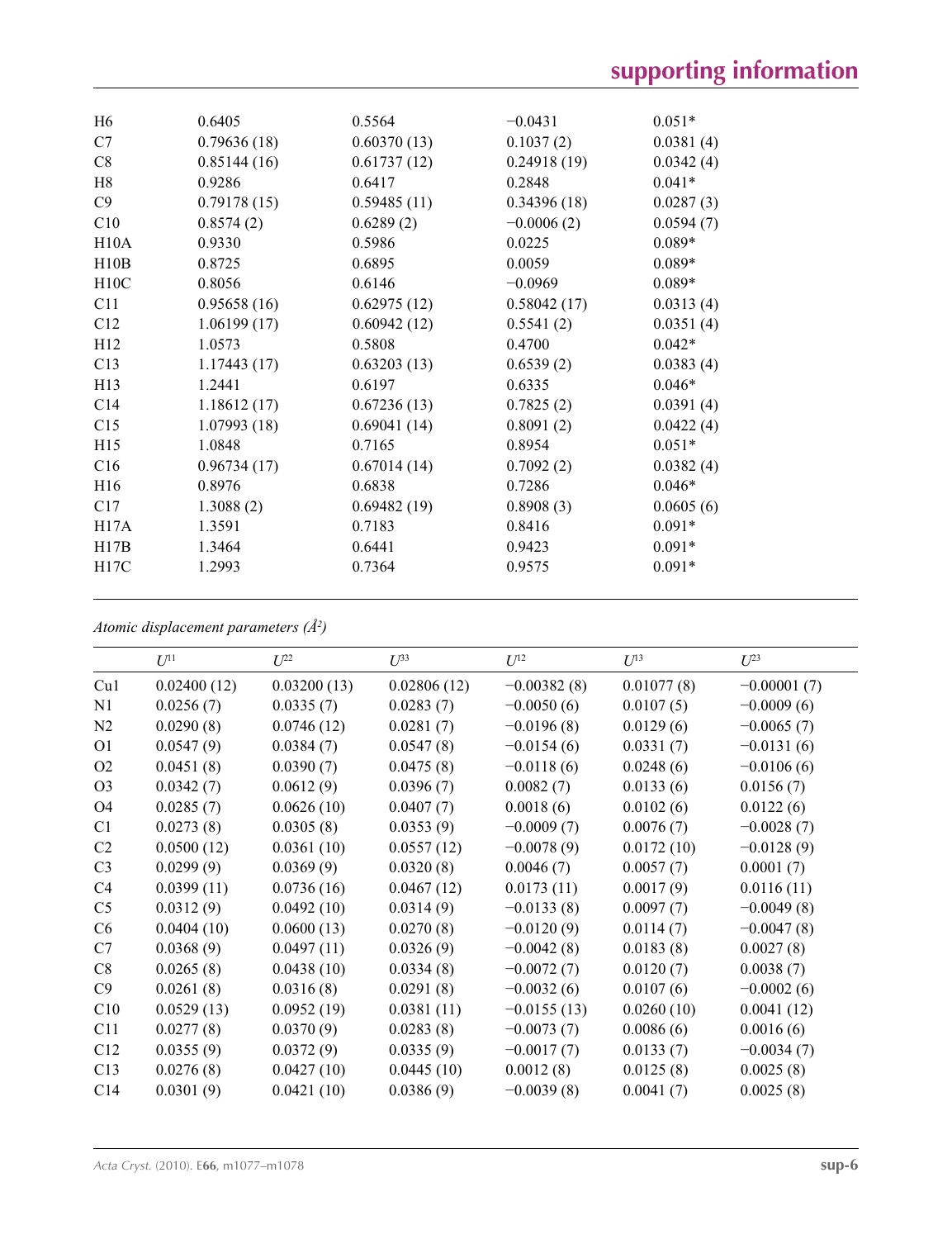## **supporting information**

| C <sub>15</sub> | 0.0406(10) | 0.0513(11) | 0.0316(9)  | $-0.0028(9)$  | 0.0090(8)     | $-0.0080(8)$  |
|-----------------|------------|------------|------------|---------------|---------------|---------------|
| C <sub>16</sub> | 0.0299(9)  | 0.0535(11) | 0.0333(9)  | $-0.0021(8)$  | 0.0135(7)     | $-0.0029(8)$  |
| C <sub>17</sub> | 0.0357(11) | 0.0785(17) | 0.0535(13) | $-0.0105(11)$ | $-0.0015(10)$ | $-0.0050(12)$ |

*Geometric parameters (Å, º)*

| $Cu1 - O2i$                       | 1.9701(13) | $C5-C6$           | 1.368(3)   |
|-----------------------------------|------------|-------------------|------------|
| $Cu1 - O3$                        | 1.9702(14) | $C5 - H5$         | 0.9300     |
| $Cu1 - O4$ <sup>i</sup>           | 1.9713(14) | $C6-C7$           | 1.396(3)   |
| $Cu1 - O1$                        | 1.9759(13) | $C6 - H6$         | 0.9300     |
| $Cu1 - N1$                        | 2.2016(14) | $C7-C8$           | 1.373(3)   |
| $Cu1-Cu1$ <sup>i</sup>            | 2.6480(4)  | $C7 - C10$        | 1.502(3)   |
| $N1 - C5$                         | 1.339(2)   | $C8-C9$           | 1.400(2)   |
| $N1 - C9$                         | 1.348(2)   | $C8 - H8$         | 0.9300     |
| $N2-C9$                           | 1.366(2)   | $C10 - H10A$      | 0.9600     |
| $N2 - C11$                        | 1.405(2)   | $C10 - H10B$      | 0.9600     |
| $N2 - H2n$                        | 0.85(3)    | $C10 - H10C$      | 0.9600     |
| $O1 - C1$                         | 1.256(2)   | $C11 - C16$       | 1.388(2)   |
| $O2 - C1$                         | 1.255(2)   | $C11 - C12$       | 1.389(3)   |
| $O2$ —Cu $1i$                     | 1.9701(13) | $C12 - C13$       | 1.389(3)   |
| $O3-C3$                           | 1.251(2)   | $C12 - H12$       | 0.9300     |
| $O4-C3$                           | 1.251(2)   | $C13 - C14$       | 1.384(3)   |
| $O4$ — $Cu1i$                     | 1.9713(14) | $C13 - H13$       | 0.9300     |
| $C1-C2$                           | 1.504(3)   | $C14 - C15$       | 1.391(3)   |
| $C2-H2A$                          | 0.9600     | $C14 - C17$       | 1.505(3)   |
| $C2 - H2B$                        | 0.9600     | $C15 - C16$       | 1.382(3)   |
| $C2 - H2C$                        | 0.9600     | $C15 - H15$       | 0.9300     |
| $C3-C4$                           | 1.506(3)   | $C16 - H16$       | 0.9300     |
| $C4 - H4A$                        | 0.9600     | $C17 - H17A$      | 0.9600     |
| $C4 - H4B$                        | 0.9600     | $C17 - H17B$      | 0.9600     |
| $C4 - H4C$                        | 0.9600     | C17-H17C          | 0.9600     |
|                                   |            |                   |            |
| $O2^i$ -Cul- $O3$                 | 88.66 (7)  | $N1-C5-H5$        | 117.8      |
| $O2^i$ -Cu1- $O4^i$               | 90.04(7)   | $C6-C5-H5$        | 117.8      |
| $O3 - Cu1 - O4$ <sup>i</sup>      | 167.64(6)  | $C5-C6-C7$        | 118.40(17) |
| $O2^i$ -Cul--O1                   | 167.72(6)  | $C5-C6-H6$        | 120.8      |
| $O3 - Cu1 - O1$                   | 90.72(7)   | $C7-C6-H6$        | 120.8      |
| $O4^i$ —Cu1—O1                    | 87.95(7)   | $C8-C7-C6$        | 118.17(16) |
| $O2^i$ -Cul-N1                    | 96.10(5)   | $C8 - C7 - C10$   | 121.22(18) |
| $O3 - Cu1 - N1$                   | 95.70(5)   | $C6-C7-C10$       | 120.60(18) |
| $O4^i$ -Cul-Nl                    | 96.67(6)   | $C7 - C8 - C9$    | 120.16(16) |
| $O1-Cu1-N1$                       | 96.17(5)   | $C7-C8-H8$        | 119.9      |
| $O2^i$ -Cul-Cul <sup>i</sup>      | 83.96 (4)  | $C9 - C8 - H8$    | 119.9      |
| $O3$ —Cu $1$ —Cu $1$ <sup>i</sup> | 85.14(4)   | $N1-C9-N2$        | 114.53(14) |
| $O4^i$ —Cu $1$ —Cu $1^i$          | 82.50(4)   | $N1-C9-C8$        | 121.36(15) |
| $O1-Cu1-Cu1$ <sup>i</sup>         | 83.77(4)   | $N2 - C9 - C8$    | 124.04(16) |
| $N1-Cu1-Cu1$ <sup>i</sup>         | 179.17(4)  | $C7 - C10 - H10A$ | 109.5      |
| $C5 - N1 - C9$                    | 117.49(14) | $C7 - C10 - H10B$ | 109.5      |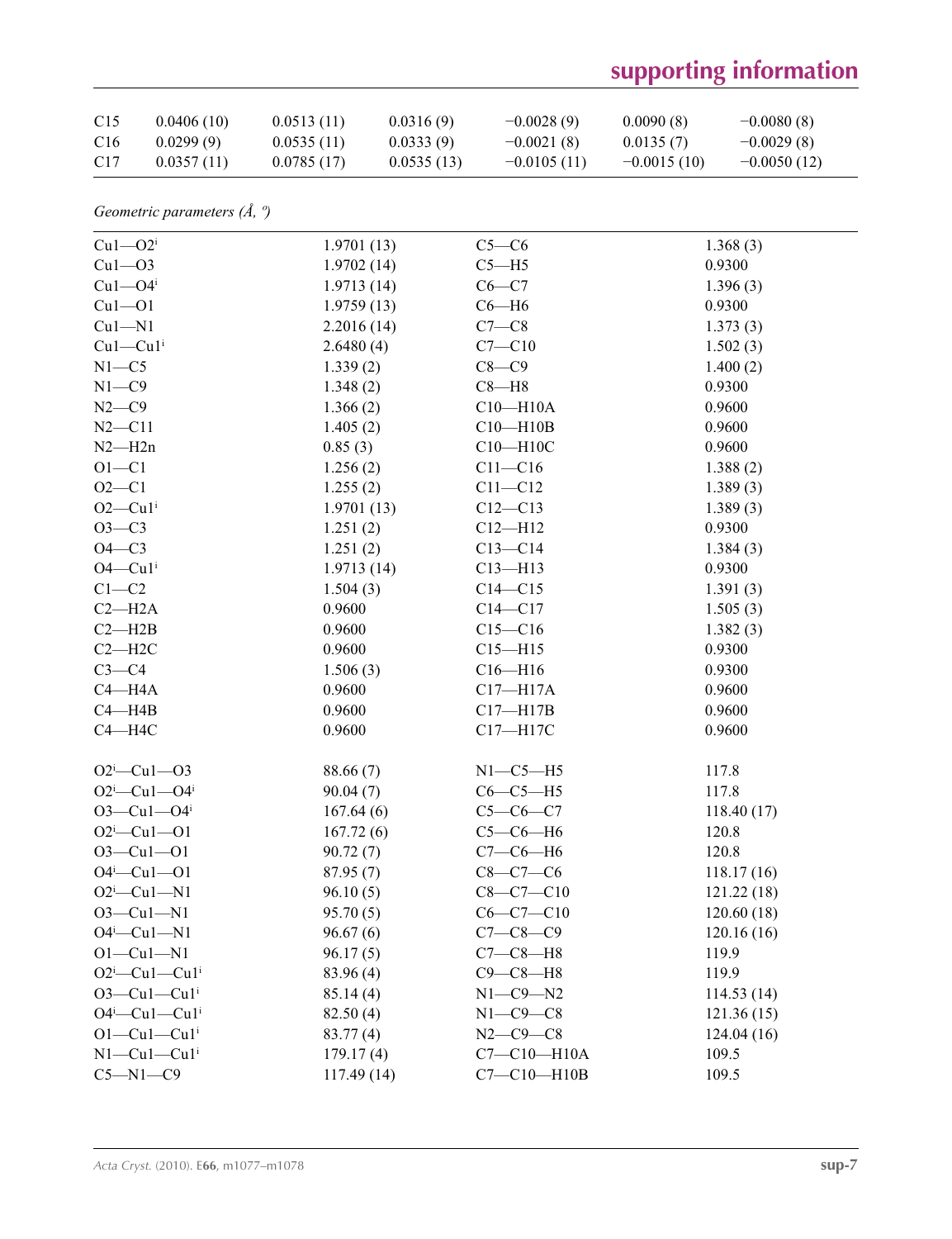| $C5 - N1 - Cu1$                   | 114.60(11)    | H10A-C10-H10B          | 109.5         |
|-----------------------------------|---------------|------------------------|---------------|
| $C9 - N1 - Cu1$                   | 127.91(11)    | C7-C10-H10C            | 109.5         |
| $C9 - N2 - C11$                   | 130.71(15)    | H10A-C10-H10C          | 109.5         |
| $C9 - N2 - H2n$                   | 115.7(18)     | H10B-C10-H10C          | 109.5         |
| $C11 - N2 - H2n$                  | 113.6(18)     | $C16 - C11 - C12$      | 118.46(16)    |
| $C1 - 01 - Cu1$                   | 123.64(12)    | $C16 - C11 - N2$       | 116.57(16)    |
| $C1 - 02 - Cu1$                   | 123.75(12)    | $C12 - C11 - N2$       | 124.87(16)    |
| $C3 - O3 - Cu1$                   | 121.93(12)    | $C13 - C12 - C11$      | 119.80(17)    |
| $C3 - O4 - Cu1$                   | 125.01(12)    | $C13 - C12 - H12$      | 120.1         |
| $O1 - C1 - O2$                    | 124.88(16)    | $C11 - C12 - H12$      | 120.1         |
| $O1 - C1 - C2$                    | 117.13(17)    | $C12-C13-C14$          | 122.15(18)    |
| $O2 - C1 - C2$                    | 117.99(17)    | $C12 - C13 - H13$      | 118.9         |
| $C1-C2-H2A$                       | 109.5         | $C14 - C13 - H13$      | 118.9         |
| $C1-C2-H2B$                       | 109.5         | $C13 - C14 - C15$      | 117.41(17)    |
| $H2A - C2 - H2B$                  | 109.5         | $C13 - C14 - C17$      | 121.47(19)    |
| $C1-C2-H2C$                       | 109.5         | $C15 - C14 - C17$      | 121.1(2)      |
| $H2A-C2-H2C$                      | 109.5         | $C16-C15-C14$          | 121.02(18)    |
| $H2B-C2-H2C$                      | 109.5         | $C16-C15-H15$          | 119.5         |
| $O4 - C3 - O3$                    | 125.38(17)    | $C14 - C15 - H15$      | 119.5         |
| $O4 - C3 - C4$                    | 116.79(18)    | $C15-C16-C11$          | 121.12(18)    |
| $O3 - C3 - C4$                    |               | $C15-C16-H16$          | 119.4         |
| $C3-C4-H4A$                       | 117.83(18)    |                        |               |
|                                   | 109.5         | $C11 - C16 - H16$      | 119.4         |
| $C3-C4-H4B$                       | 109.5         | $C14 - C17 - H17A$     | 109.5         |
| H4A-C4-H4B                        | 109.5         | $C14 - C17 - H17B$     | 109.5         |
| $C3-C4-H4C$                       | 109.5         | H17A-C17-H17B          | 109.5         |
| H4A-C4-H4C                        | 109.5         | C14-C17-H17C           | 109.5         |
| H4B-C4-H4C                        | 109.5         | H17A-C17-H17C          | 109.5         |
| $N1-C5-C6$                        | 124.41(17)    | H17B-C17-H17C          | 109.5         |
| $O2^i$ -Cu1-N1-C5                 | 48.27(14)     | $C9 - N1 - C5 - C6$    | 0.0(3)        |
| $O3$ —Cu1—N1—C5                   | $-40.99(15)$  | $Cu1-M1-C5-C6$         | 179.90(18)    |
| $O4^i$ -Cu1-N1-C5                 | 139.02(14)    | $N1 - C5 - C6 - C7$    |               |
|                                   |               |                        | $-1.0(3)$     |
| $O1 - Cu1 - N1 - C5$              | $-132.33(14)$ | $C5-C6-C7-C8$          | 0.9(3)        |
| $Cu1^i$ -Cu1-N1-C5                | 142(3)        | $C5-C6-C7-C10$         | $-177.7(2)$   |
| $O2^i$ -Cu1-N1-C9                 | $-131.83(15)$ | $C6 - C7 - C8 - C9$    | 0.2(3)        |
| $O3$ —Cu1—N1—C9                   | 138.92(15)    | $C10-C7-C8-C9$         | 178.8(2)      |
| $O4^i$ —Cu1—N1—C9                 | $-41.07(15)$  | $C5 - N1 - C9 - N2$    | 178.27(18)    |
| $O1 - Cu1 - N1 - C9$              | 47.58 (15)    | $Cu1 - N1 - C9 - N2$   | $-1.6(2)$     |
| $Cu1^{\text{L}}$ $Cu1$ $-M1$ $CO$ | $-38(3)$      | $C5 - N1 - C9 - C8$    | 1.2(3)        |
| $O2^i$ -Cu1- $O1$ -C1             | $-2.9(4)$     | $Cu1 - N1 - C9 - C8$   | $-178.74(13)$ |
| $O3 - Cu1 - O1 - C1$              | 84.09 (16)    | $C11 - N2 - C9 - N1$   | 169.2(2)      |
| $O4^i$ —Cu1—O1—C1                 | $-83.62(16)$  | $C11 - N2 - C9 - C8$   | $-13.8(3)$    |
| $N1 - Cu1 - O1 - C1$              | 179.90(16)    | $C7-C8-C9-N1$          | $-1.3(3)$     |
| $Cu1^i$ — $Cu1$ — $O1$ — $Cl$     | $-0.94(15)$   | $C7 - C8 - C9 - N2$    | $-178.1(2)$   |
| $O2^i$ -Cu1- $O3$ -C3             | 82.85 (16)    | $C9 - N2 - C11 - C16$  | 156.4(2)      |
| $O4^i$ —Cu1—O3—C3                 | $-1.2(4)$     | $C9 - N2 - C11 - C12$  | $-27.2(3)$    |
| $O1 - Cu1 - O3 - C3$              | $-84.89(16)$  | $C16-C11-C12-C13$      | $-2.0(3)$     |
| $N1 - Cu1 - O3 - C3$              | 178.84 (16)   | $N2 - C11 - C12 - C13$ | $-178.34(18)$ |